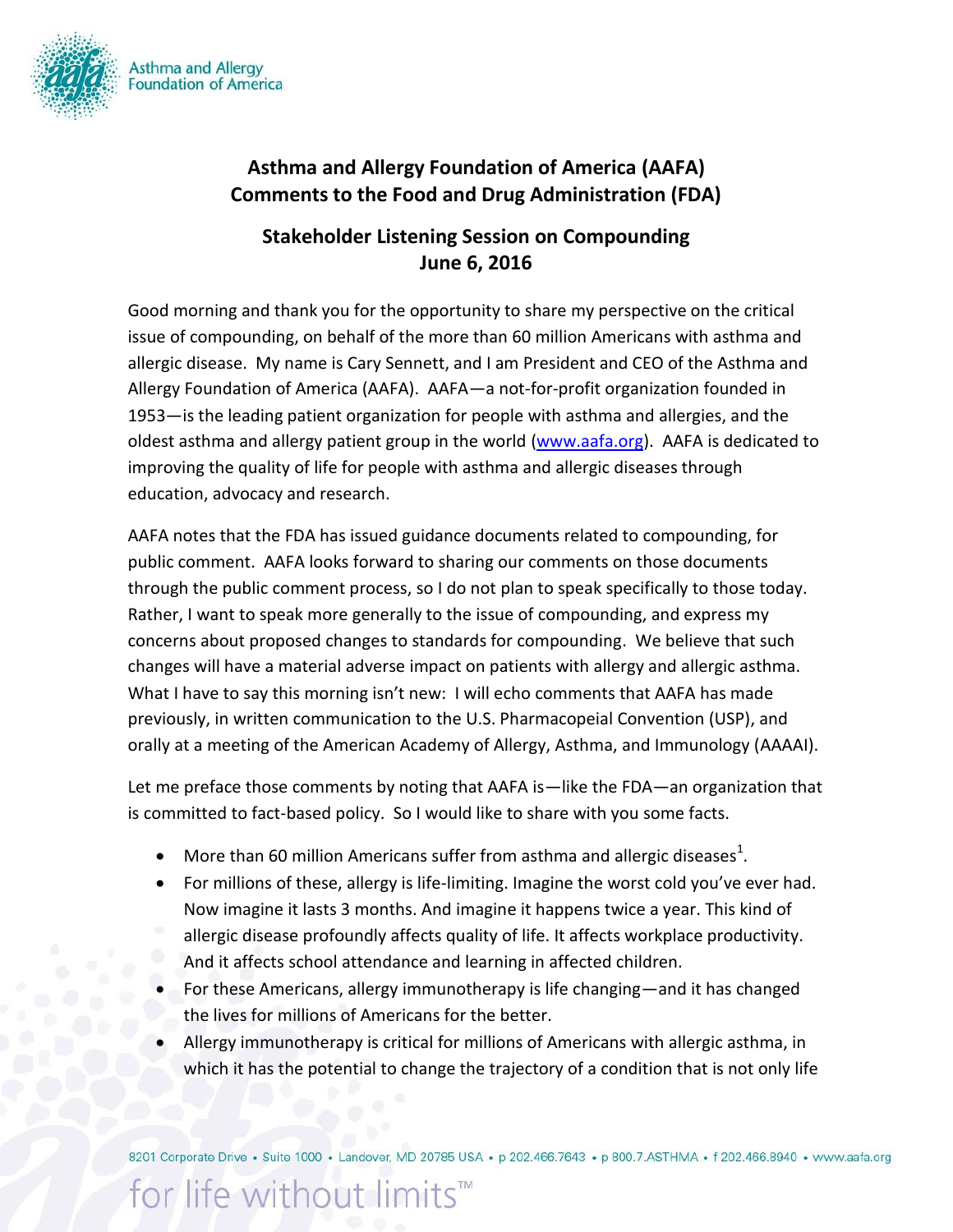

limiting—but is life- threatening. On average, 10 Americans die every day from asthma<sup>2</sup>.

- Allergists have mixed and delivered compounds specific for individuals, using vials of extracts—for years and years.
- Allergists have administered the compounds they have mixed—safely and with great effectiveness—to millions and millions of Americans for years and years. There is not only no evidence of a risk to safety, but evidence is now coming forward that explicitly establishes the safety of allergy immunotherapy: see the recent report by Dr. Aiden Long and his colleagues in the Journal of Allergy and Clinical Immunology<sup>3</sup>, in which no-NO-cases of infectious complications related to allergy shots could be documented, among patients at Partners receiving a total of 136,322 injections over 10 years.
- FACT: Those compounds are delivered in very small volumes, subcutaneously. We are not talking about high volume infusion, and we are not talking about entering a body cavity.

These are facts. And there is one more:

 Changes to the standards for compounding allergenic extracts will disrupt a process that has been working safely and effectively, in a way that poses a real threat to patients. It seems certain that those changes will make it impossible for the practicing allergist to deliver timely immunotherapy to his or her patients—so access to this therapy will almost certainly be constrained. And it seems likely that these changes will increase the cost of delivering allergy immunotherapy, creating additional threats to patient access.

Our constituents tell us that their lives depend on timely access to and ongoing availability of allergen immunotherapy. AAFA is greatly concerned about the effect that proposed changes will have on patient access to immunotherapy.

At a time when we speak genuinely of our interest in "evidence-based medicine" and "patient-centered care," AAFA needs to stand up and say "We believe that the recommendations to change regulations related to allergy immunotherapy do not fully consider the evidence, nor are they centered on the interests of patients." We strongly urge that these proposed changes be rejected.

Thank you again for the opportunity to bring the patient's voice to this session. AAFA is eager to assist in any way that we can, to help further inform the FDA's deliberations. If

8201 Corporate Drive · Suite 1000 · Landover, MD 20785 USA · p 202.466.7643 · p 800.7.ASTHMA · f 202.466.8940 · www.aafa.org

for life without limits™